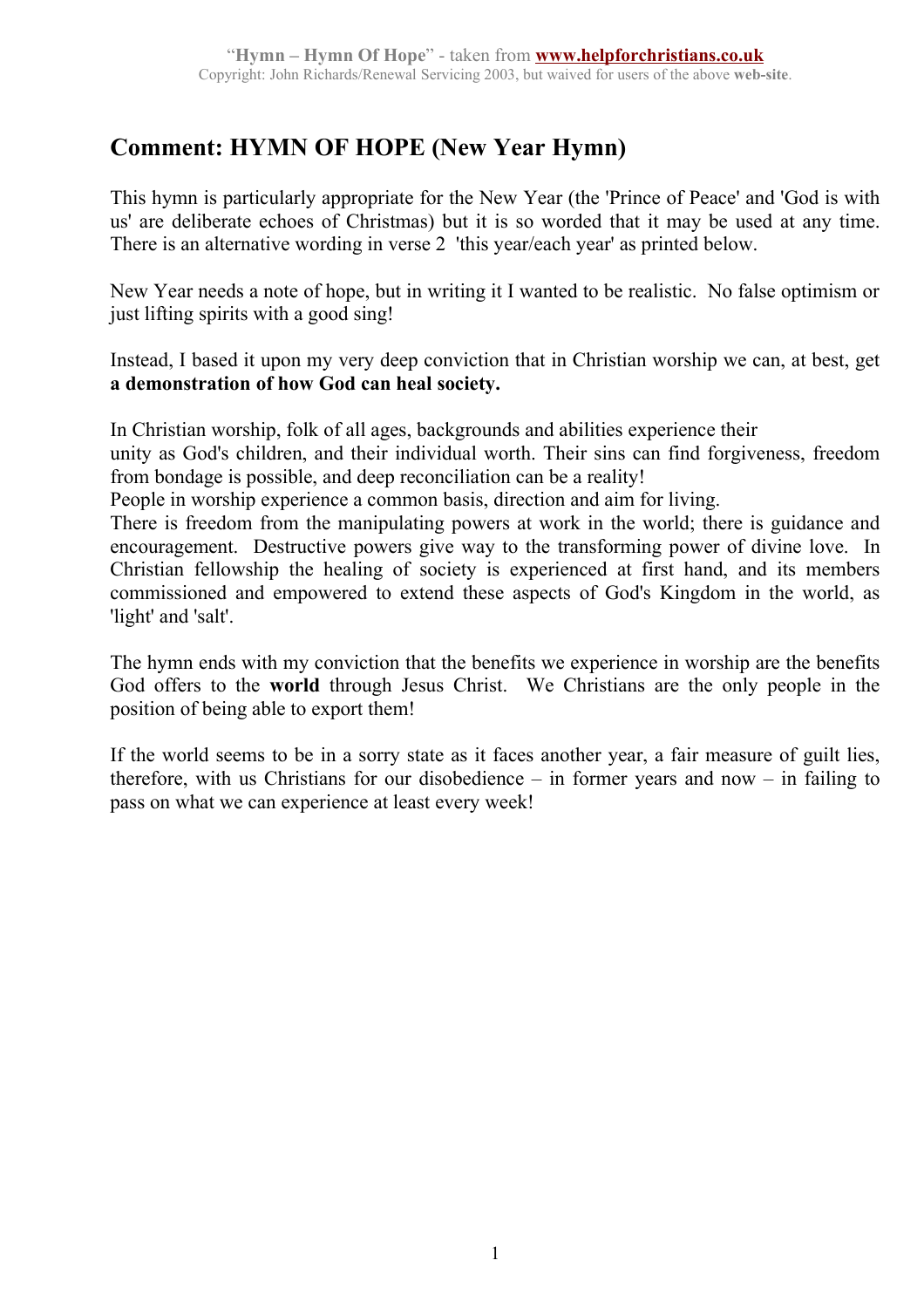## **ALTERNATIVE TUNES**

The best tune is probably Sullivan's fine *Lux Eoi.* 

Tunes bring with them associations, and its strong links with the words 'Alleluia, sing to Jesus' are an added bonus for a hymn of hope.

A version of *Lux Eoi* in the key of C is best for congregational singing – a hit top E is better than a missed top F sharp!

(Musicians note: the final bar of this melody *descends*, but the hymn's punch-line, i.e. the final words of the final verse, aims to uplift! Tune and words, in this instance, come more in line if the hymn ends with the final bar sung an octave higher than written.)

 Alternative tunes include *Abbot's Leigh,* or the less punchy *Blaenwern, Austria* or *Hyfrydol* can be used*.* Other tunes in the same metre are *Alleluia*, *Deerhurst*, *Everton*, and *Rex Gloriae.*

If you wish, you may split the hymn into eight 4-line verses for which any of a number of wellknown tunes are usable, e.g. *Cross of Jesus, Love Divine, Marching, Laus Deo, Merton, St. Andrew, St. Oswald,* and *Stuttgart.* [8.7.8.7.(Trochaic)]

If sung as a New Year hymn, do not let the phrase in verse 3 escape your notice: 'fill with presence'. If children near you think you are singing 'fill with presents!' so much the better! It creates a happy link with Christmas – and God's generosity is far far greater than both meanings combined!

The hymn shifts between coming (vv. 1-3) and going (v.4). Verse 4 could, therefore, be split-off and sung separately more towards the end of the service – even with a different tune, perhaps as a two-verse 4-liner.